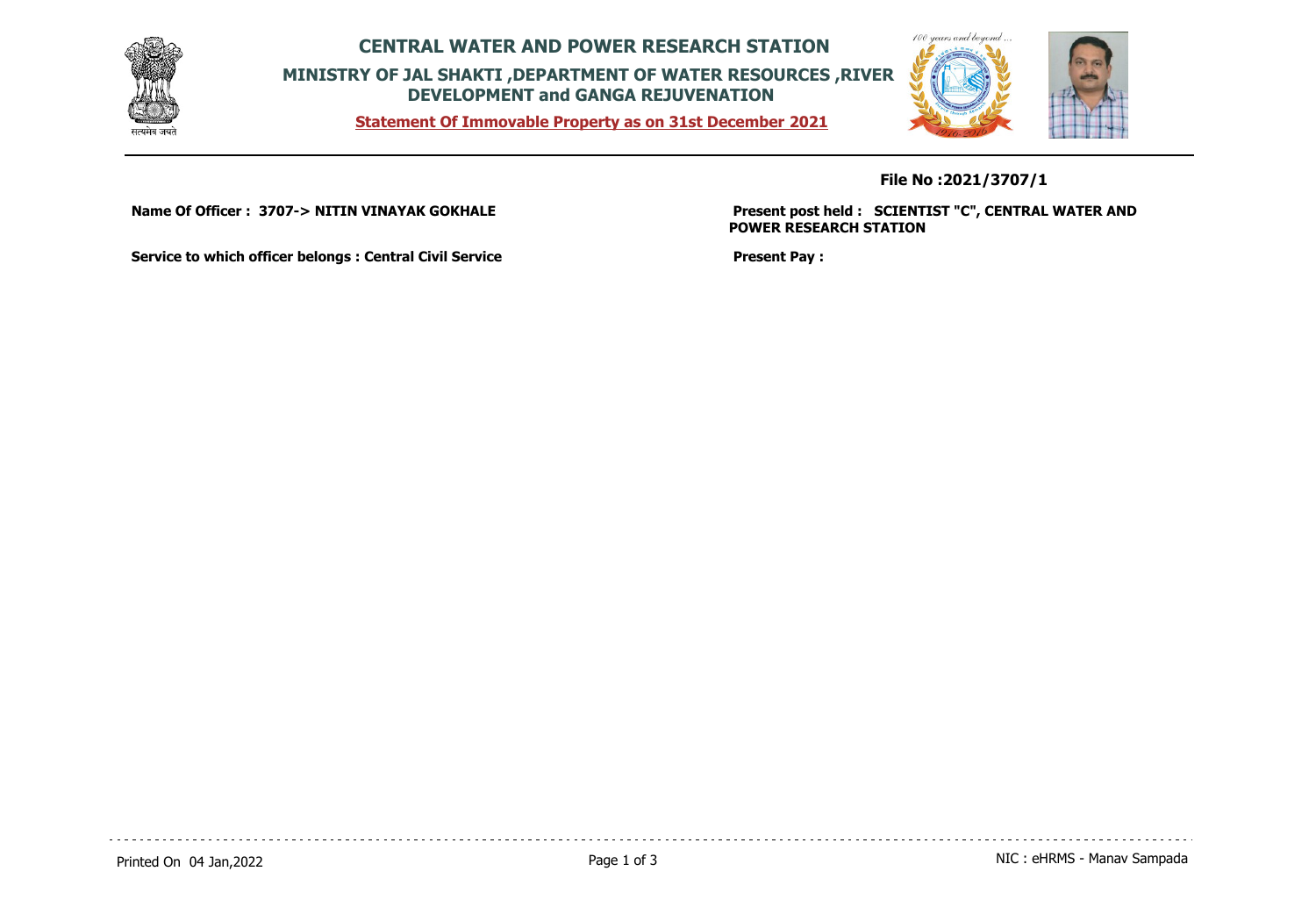

## **CENTRAL WATER AND POWER RESEARCH STATION MINISTRY OF JAL SHAKTI ,DEPARTMENT OF WATER RESOURCES ,RIVER DEVELOPMENT and GANGA REJUVENATION**



**Statement Of Immovable Property as on 31st December 2021**

|        | <u>Form-1 (Statement of the Immovable Property i.e LANDS, HOUSE, SHOPS AND OTHER BUILDING ETC.)</u>                    |                                                                                                                                                                  |                                                                                 |                            |                          |                                                                                            |                                                                                                                                                                                                                                                                                                                                                                                                                                                                                                                                                                                                                                                              |                                           |                |
|--------|------------------------------------------------------------------------------------------------------------------------|------------------------------------------------------------------------------------------------------------------------------------------------------------------|---------------------------------------------------------------------------------|----------------------------|--------------------------|--------------------------------------------------------------------------------------------|--------------------------------------------------------------------------------------------------------------------------------------------------------------------------------------------------------------------------------------------------------------------------------------------------------------------------------------------------------------------------------------------------------------------------------------------------------------------------------------------------------------------------------------------------------------------------------------------------------------------------------------------------------------|-------------------------------------------|----------------|
| Sr.No. | Name of<br>district,<br>sub -<br>Division,<br><b>Taluk and</b><br>Village in<br>which<br>property is<br><b>located</b> | <b>Name and</b><br>details of<br>property-<br>housing,<br>lands and<br>other<br>buildings                                                                        | Cost of<br>Construction<br>acquirement<br>including<br>land in case<br>of House | Year of<br><b>Purchase</b> | *Present<br>Value in Rs. | state in whose<br>name held and<br>his/her<br>relationship to the<br>government<br>servant | If not in own name How acquired, whether by<br>purchase, lease**<br>mortgage, inheritance gift<br>or otherwise, with date of<br>acquisition and name with<br>detail of person from<br>whom acquired                                                                                                                                                                                                                                                                                                                                                                                                                                                          | <b>Annual Income</b><br>from the property | <b>Remarks</b> |
| 1      | Pune<br>district,<br>Village-<br>Rahatani,<br>Pune-<br>411017                                                          | Flat No.<br>B-702, Royal<br>Orange<br>County, S. No.<br>$29/1$ , behind<br>Fountain Inn<br>Hotel,<br>Rahatani,<br>Pune 411017.<br>Built Up<br>Area987 Sq.<br>ft. | 5847000                                                                         | 2013                       | 7000000                  | and Kalyani N<br>Gokhale (wife)<br>50 percent self<br>and 50 percent wife                  | Nitin V Gokhale (self) By Purchase from M/s. Navras<br>Sthapatya L.L.P.<br>Address: Royal Orange<br>County, S. No. 29/1, behind<br>Fountain INN Hotel, Rahatani,<br>Pune 411017<br><b>Total Cost</b><br>58,47,000/-.Finance arranged<br>Loan from SBI Kirkee Branch<br>Rs. 28,00,000/-<br>Permission for raising loan<br>vide letter No.<br>651/70/2013/Admin/1213<br>dated 27.05.2013<br>Sale of old Flat No.15<br>Rs.13,20,000/- and Flat No.16<br>Rs.15,20,000/- in Anupam<br>Nagari, Bopodi, Pune<br>Permission for disposal<br>obtained vide letter No.<br>651/70/2013/Admin/1211<br>dated 27.05.2013<br>Raised Rs. 2,07,000/- from<br>personal saving. | $\mathbf{0}$                              | Self occupied  |

 $- - - -$